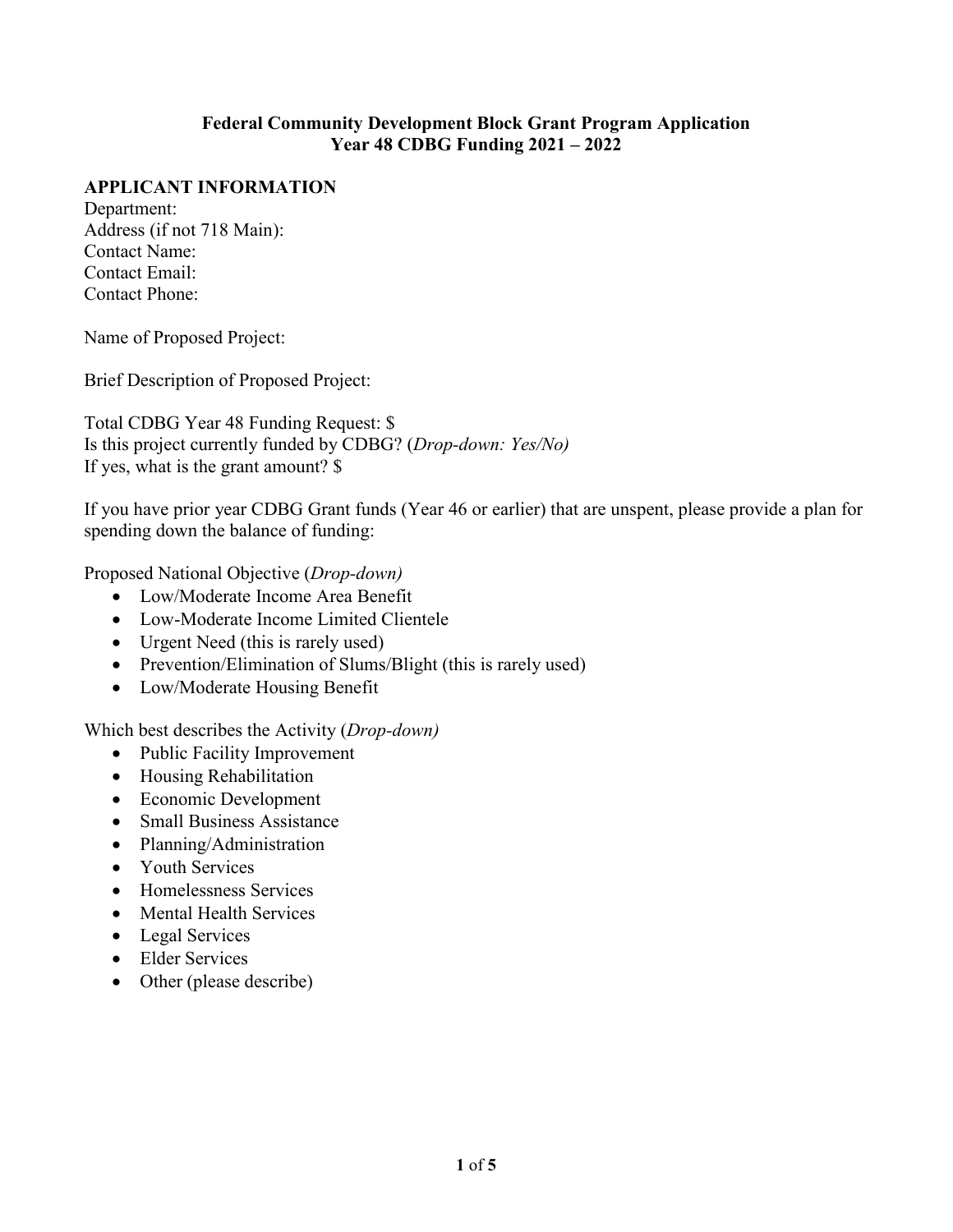## **PROJECT INFORMATION**

- 1. Describe the community development or housing needs (as outlined in the City's Five Year Consolidated Plan, available on the City of Fitchburg website) to be addressed by the proposed project:
- 2. Describe the goal of the proposed project (The proposed solution to the problem/need identified above):
- 3. If you are a municipal entity, please describe how your activity fits within City planning documents (e.g. 5 Year Consolidated Plan, Economic Development Strategic Plan, Urban Renewal, etc.)
- 4. Describe the proposed project activities to be undertaken to achieve the goal (Activities include strategies, techniques or types of treatment utilized in the delivery of program services):
- 5. Who will be served by the proposed project? (Include specific groups or individuals as well as the geographic area primarily benefiting from the activity)
- 6. How many estimated beneficiaries will be served in Year 48 with CDBG funds? Is this an unduplicated count? (*Unduplicated means that each client is counted only once, even if services are ongoing on services are provided to the client more than once.) (Drop-down: Yes/No)*
- 7. Indicate the type of group to be served (*drop-down*):
	- Individuals
	- Families
	- Business
	- Households
	- Housing Units
- 8. Explain how project performance will be measured:
- 9. Number and type of service units to be delivered (e.g. number of meals provided, number of people offered overnight shelter, hours of translation services, number and dollar amounts of loans, etc.):
- 10. Describe the outcome or impact the activity will have on the population to be served (How will the proposed CDBG program improve the quality of life for recipients?):
- 11. Identify the inputs (e.g. staffing, equipment, supplies and other resources) that will be needed for the proposed CDBG activity. Attach job descriptions of the staff to be paid under the Community Development Block Grant Program:
- 12. If applicable, is the activity site universally (handicap) accessible? (*Drop-down: Yes/No)*
- 13. If it is not, are there plans to make the site accessible (describe)?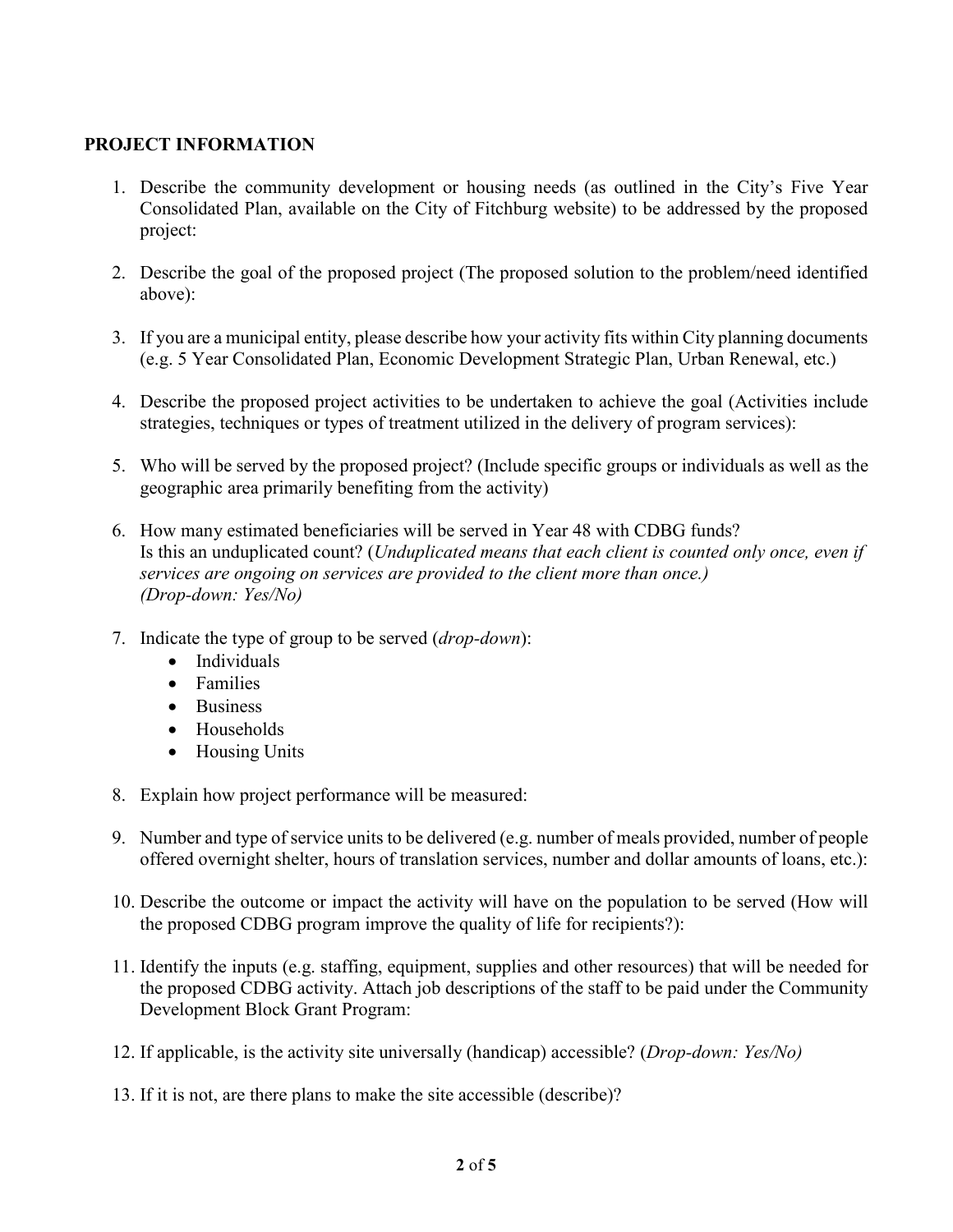- 14. Describe your agency's compliance with Title VI of the Civil Rights Act. What types of language assistance services, if any, are provided by your agency to Limited English Proficient (LEP) persons?
- 15. Will your project be ready to proceed in the 2022-2023 Program Year, which begins July 1, 2022? (*Drop-down: Yes/No*)
- 16. Is this project already underway or ongoing? If so, please describe.
- 17. Please briefly describe your agency's background and explain why your agency is well positioned to provide this proposed activity/service.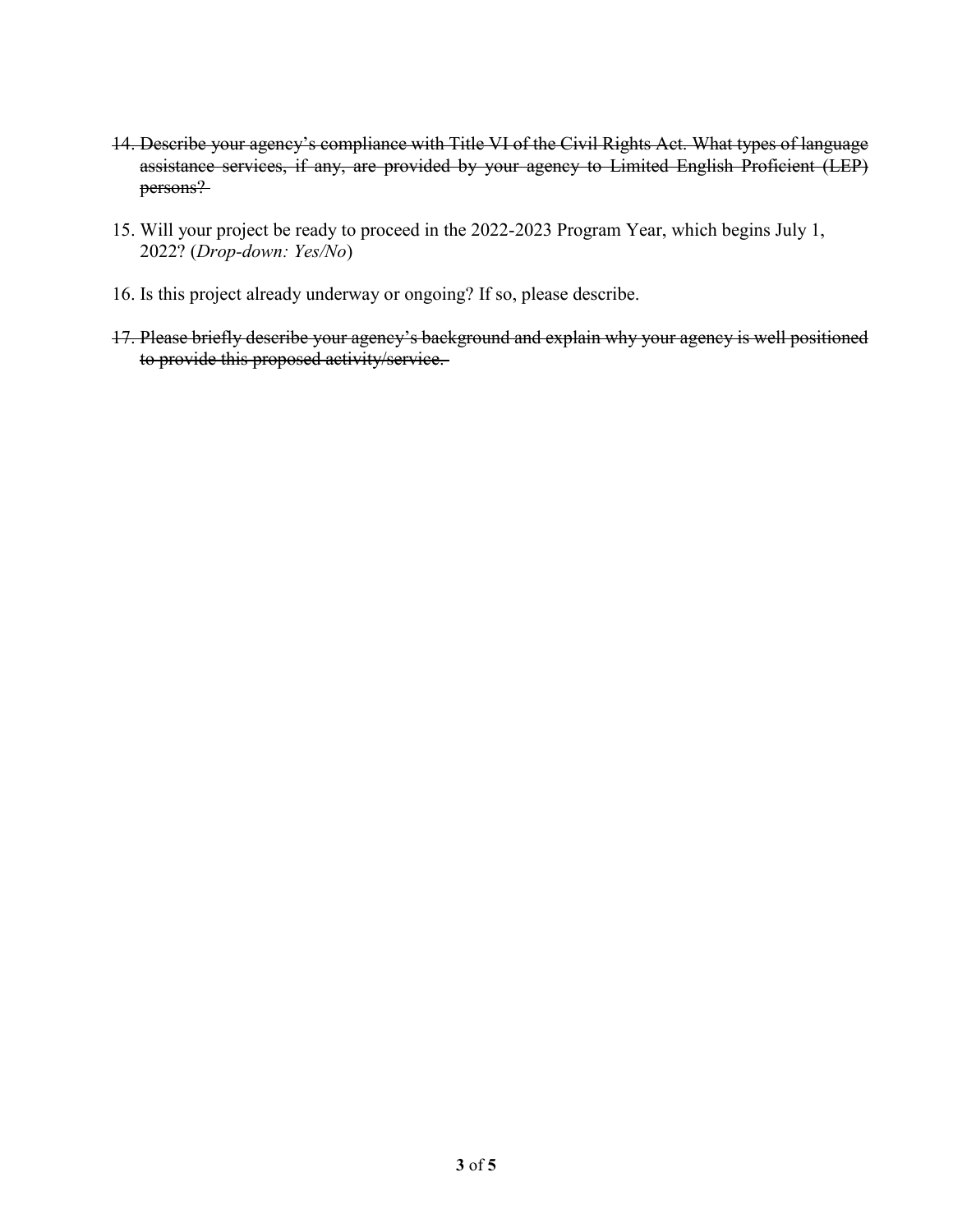## **BUDGET INFORMATION**

All applicants must submit a project budget.

The current project budget (Year 47, 2021 - 2022) for your agency:

CDBG Project Funding: Other Project Funding: Total Project Funding:

Identify efforts to obtain alternative sources of funding for the current fiscal year, but were denied.

The proposed project budget (Year 48, 2022- 2023) for your agency:

CDBG Project Funding: Other Project Funding: Total Project Funding:

Matching Funds for Proposed Project:

Source/Amount/Secured (*Checkbox*)/Can project proceed without this source (*Drop-down Yes/No*)/ Use of Funds Source/Amount/Secured (*Checkbox*)/Can project proceed without this source (*Drop-down Yes/No*)/ Use of Funds Source/Amount/Secured (*Checkbox*)/Can project proceed without this source (*Drop-down Yes/No*)/ Use of Funds Source/Amount/Secured (*Checkbox*)/Can project proceed without this source (*Drop-down Yes/No*)/ Use of Funds

### **Itemized Budget**

Please list each budget line item to be paid with CDBG funds

Expense/Amount Expense/Amount Expense/Amount Expense/Amount Expense/Amount Expense/Amount